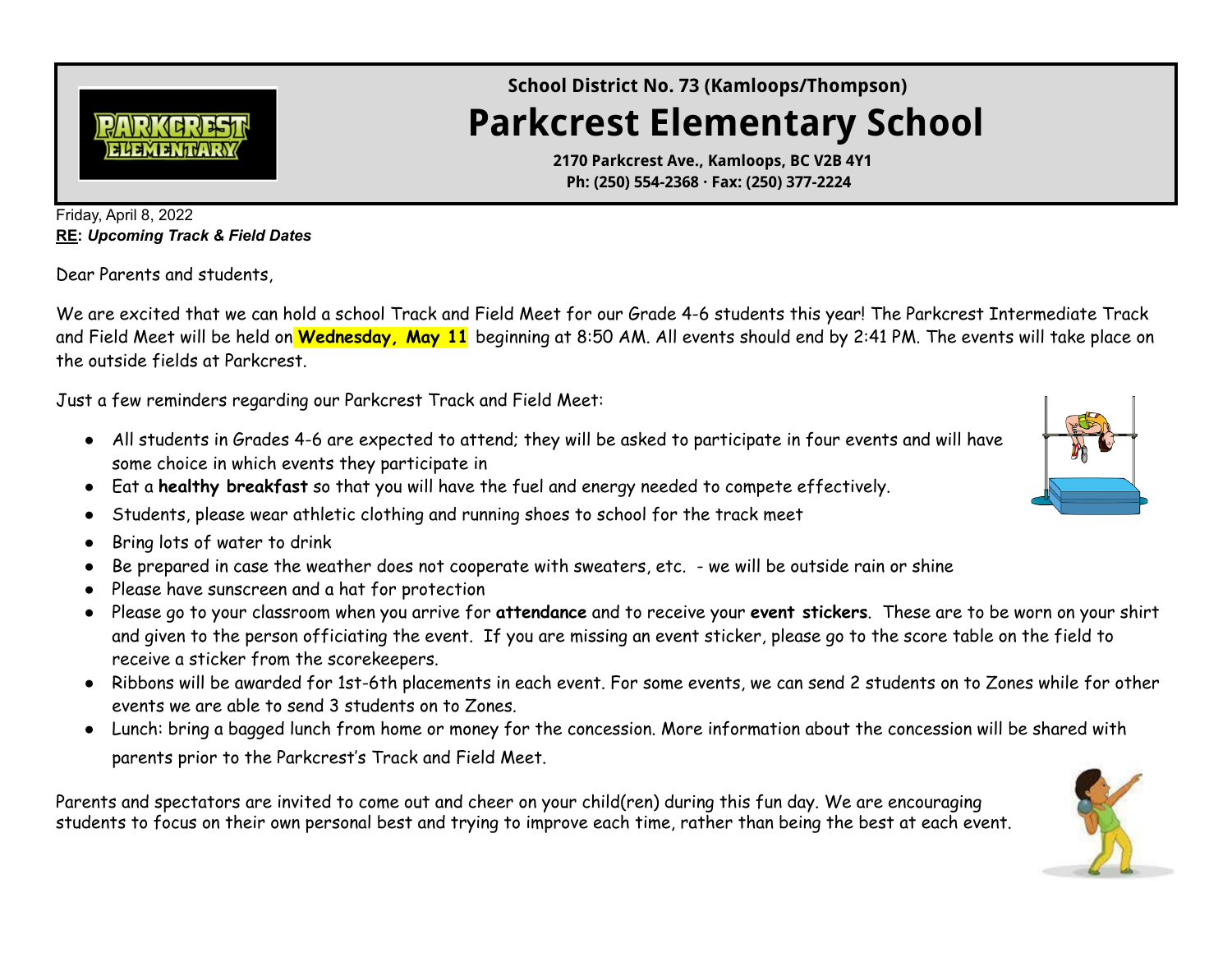## **Parent Volunteers are needed and appreciated**

In order to hold a successful school Track and Field Meet, many volunteers are needed and appreciated. If you are able to help out for the full or partial day onWednesday, May 11, please email Mrs. Leggett at *[jleggett@sd73.bc.ca](mailto:jleggett@sd73.bc.ca)* We are looking for approximately 20 volunteers to assist with the various events. Even if you can only come for a portion of the day, we would appreciate your help. If you are able to help out on our practice afternoons, please let Mrs. Leggett know as well. Our PAC may also be looking for volunteers to assist with the concession stand. Thank you in advance for any help you can offer.

Please make note of the following dates regarding our very busy Track and Field Season.

**Wednesday April 13** - Intermediate Field Events Practice Rotations (1:00-2:20) @ Parkcrest **Thursday April 14** - Intermediate Field Events Practice Rotations (1:00-2:20) @ Parkcrest **Thursday April 21** - Intermediate Field Events Practice Rotations (1:00-2:20) @ Parkcrest **Wednesday April 27** - Intermediate Field Events Practice Rotations (1:00-2:20) @ Parkcrest

**Tuesday, April 19** - 1000/1200m for all who are interested/eligible (8:45) @ Parkcrest **Tuesday, April 26** - 600/800m for all who are interested/eligible (1:00) @ Parkcrest

**Thursday, April 28** - Parloffs @ TCC (8:45-12:00) for those students who qualify (permission slips will be sent home) **Wednesday, May 4** - Parloffs @ Dallas Elementary (3:00-5:00) for those students who qualify (permission slips will be sent home)

**Wednesday, May 4** - Kamloops Track and Field Club @ Parkcrest to lead some field events (10:30-12:00 and 1:00-2:30)

**Wednesday, May 11**- Parkcrest School Track & Field Meet

**Tuesday, May 24** - Zone 3 Track Meet (@ TCC) for those students who qualify (permission slips will be sent home) **\***Zone 3 1000m/1200m races - date and location TBD for those students who qualify (permission slips will be sent home)

**Tuesday May 31** - District 1000m/1200m races (@ TCC) for those students who qualify (permission slips will be sent home) **Friday, June 3** - District Track Meet (@ TCC) for those students who qualify (permission slips will be sent home)

| Age Groups                  |                   |                    |                       |  |  |  |  |
|-----------------------------|-------------------|--------------------|-----------------------|--|--|--|--|
| Tykes born in or after 2012 | PW 1 born in 2011 | $PW2$ born in 2010 | Bantam 1 born in 2009 |  |  |  |  |